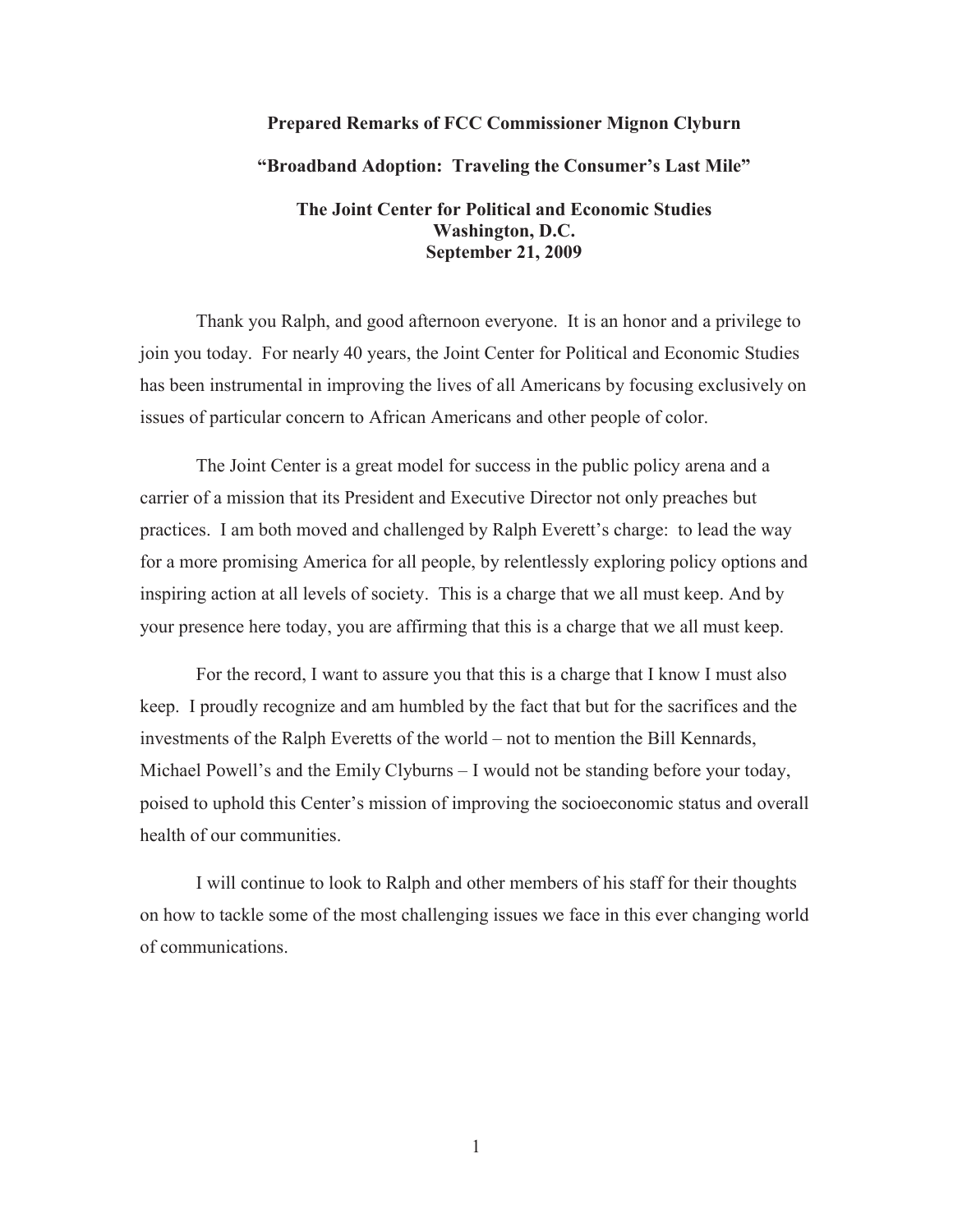I am sure you all know that the FCC has been busy working on the National Broadband Plan, due to Congress in February, which seeks "to ensure that all people of the United States have access to broadband capability." I'm sure we all accept the premise that broadband has the potential to positively transform the lives of all Americans. But if we, as a collective, fail to meet the challenges that come with this stated goal, we risk turning our digital divide into a digital canyon. Broadband is changing and will continue to change the way we receive essential services and interact with one another.

Deploying broadband to all corners of the country is obviously one priority. But merely making broadband available to all sectors of this nation is simply not enough. While it can be said that most of the country is currently wired for some kind of broadband, a large percentage of Americans – and a disproportionate number of African Americans – have not adopted broadband in their homes.

The price of broadband is clearly one factor. For some people – especially in these tough economic times – without assistance, no measure of desire to have broadband will get them connected. But price is only one factor. Reputable studies make clear that millions of Americans have chosen not to adopt broadband for reasons other than price. It's a point that bears repeating – even where affordability is not an issue, many people aren't making broadband a priority.

My goal is to better understand why, and to take the steps necessary to ensure that all Americans understand what's at stake. We are at a technological crossroads, and we need our broadband plan to make a difference when it comes to adopting the technology.

If we are to approach the issue of adoption appropriately, we cannot look for a one-size-fits-all solution. Rather, we must strive to understand what makes all kinds of consumers tick, and we must learn, accept, and address the reasons why those who have rejected broadband have done so.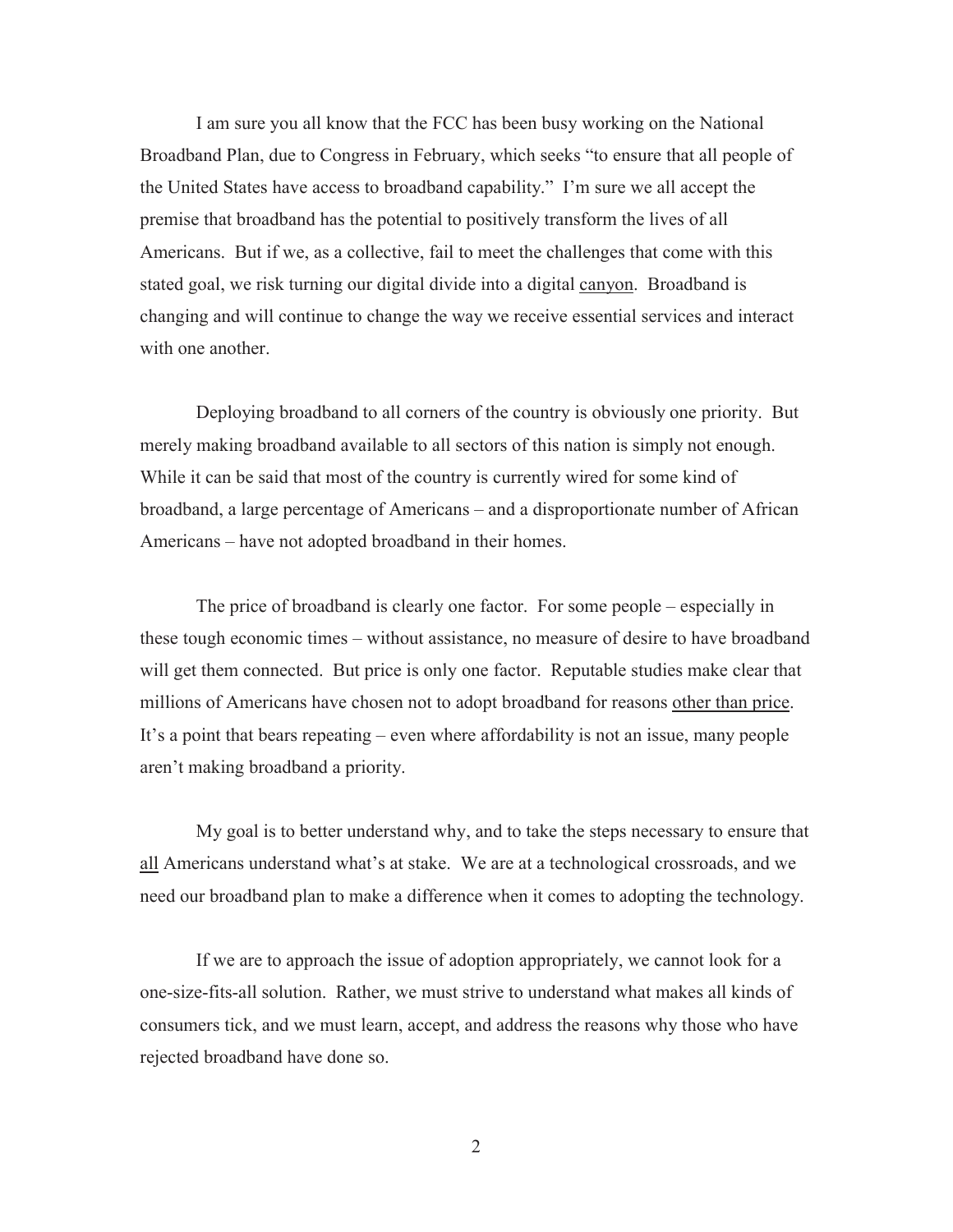The African American community presents an excellent template for this project. It is well documented that advanced technology is often not a stumbling block for African Americans. Wireless adoption – the use of handheld, mobile devices among African Americans is off the charts. Just perhaps, by exploring why mobile has been such a success among African Americans, we can identify better ways to encourage the adoption of broadband in that particular community.

Before delving into the nitty-gritty, however, let's first take a step back and look at what the FCC has in front of it for the next five months.

In order to produce a thoughtful, meaningful plan by February, the Commission has had to mobilize quickly to build a robust record in a remarkably short period of time. To accomplish this, in August, the Commission initiated a series of workshops designed to bring together well-known experts on communications networks and policy, along with new voices from other backgrounds and other disciplines—including those from The Joint Center. The workshops – which are still ongoing – are addressing both the big, overarching issues of a national broadband strategy – deployment, adoption, benchmarking and the like – as well as more discrete issues, such as broadband's impact on energy independence and the future of the nation's transportation system.

If it weren't apparent already, the workshops have made crystal clear how essential broadband is to our well-being. Not only has broadband begun to transform many aspects of our daily lives – just think about email, online banking, YouTube, websites that help consumers compare prices – but it is imagining anew what our basic social fabric looks like.

Perhaps the best example is telemedicine. Those of you in the audience from South Carolina know full well that the best health care simply does not reach some of the poorest, most rural and isolated areas of the state.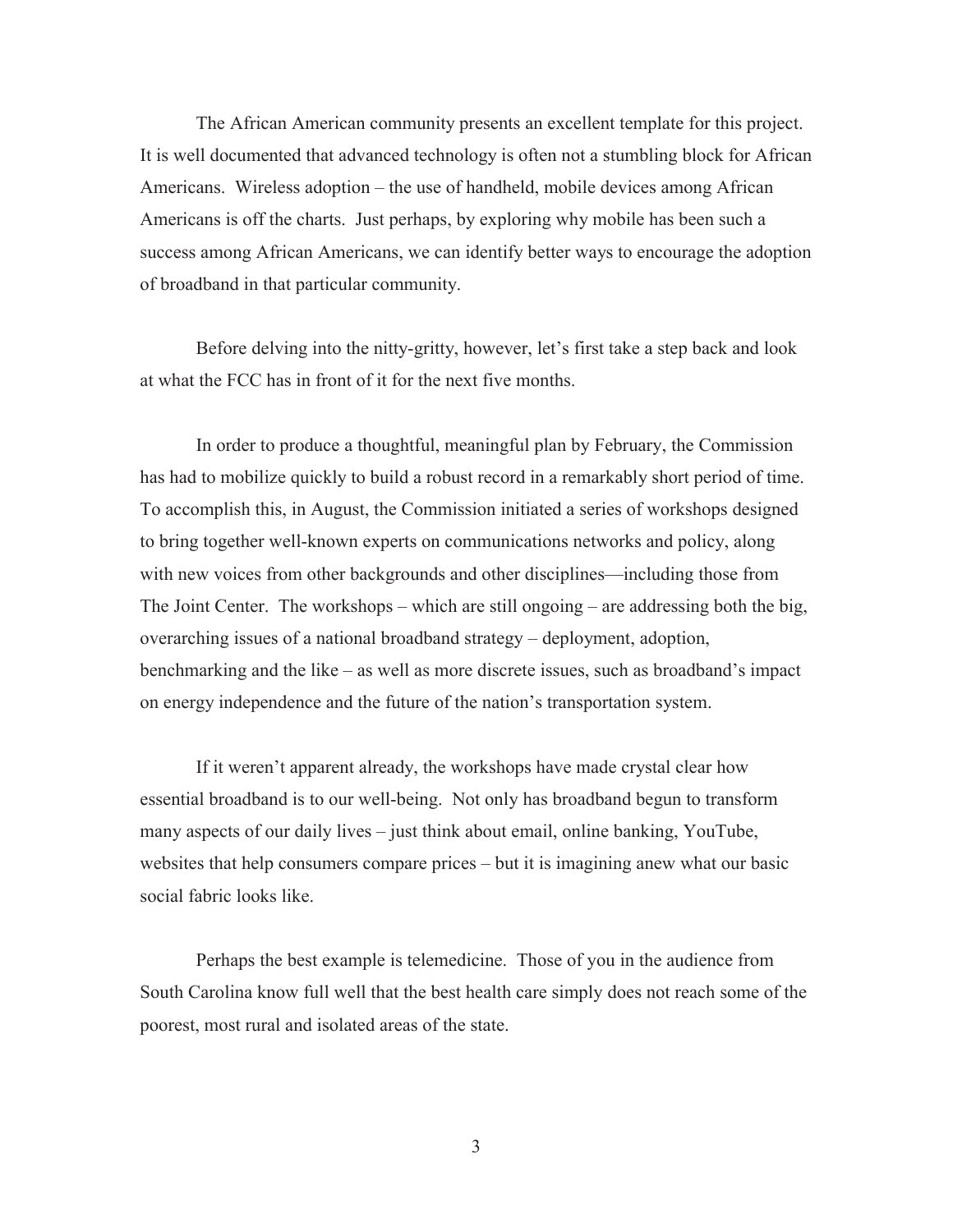With telemedicine – the ability to exchange essential and real-time information with a physician in a distant community – Americans once relegated to second class healthcare, have a chance to receive the care they deserve. A broadband linkup can – and this is no exaggeration – be the difference between life and death.

Broadband can also drive job creation at a time when it is sorely needed. For example, at one of our broadband workshops, we heard from Timothy McNeil, the Director of Development for the National Conference of Black Mayors, who told the story of a small rural community in Georgia just a connection away from landing a critical call center contract. Representatives of the National Conference met with a major airline to pitch the idea of moving some of their overseas call center operations to a rural community outside of Atlanta, which has been devastated by the economic downturn. The idea appeared to be a winner but for one key component. The airline uses voice over IP technology to operate its call centers. And that community simply did not have access to high speed services. With no broadband, talks ceased, and that community, already hard-hit by the loss of manufacturing jobs, lost out on a golden opportunity.

This is an example where unencumbered Internet access could have been an incredible economic stabilizer. Indeed, when a community has access to broadband – and an unencumbered Internet – it can be the great equalizer. It permits any individual or group with a great idea to have equal access to the public.

Just last week, my office met with a telecom carrier from out west, in cattle country. Remarkably, in a very rural area, his company makes DSL available to nearly every single one of its subscribers. Within this company's rural service territory is a business that teaches English over the Internet, to people in South Korea and other countries. This business, which obviously could not exist without broadband, provides part-time employment for 400 people. Another example from the same company: thanks to broadband, ranchers can sell their cattle over the Internet with the help of video, saving the burdensome transportation and related costs of displaying their animals in person, and adding to their bottom line.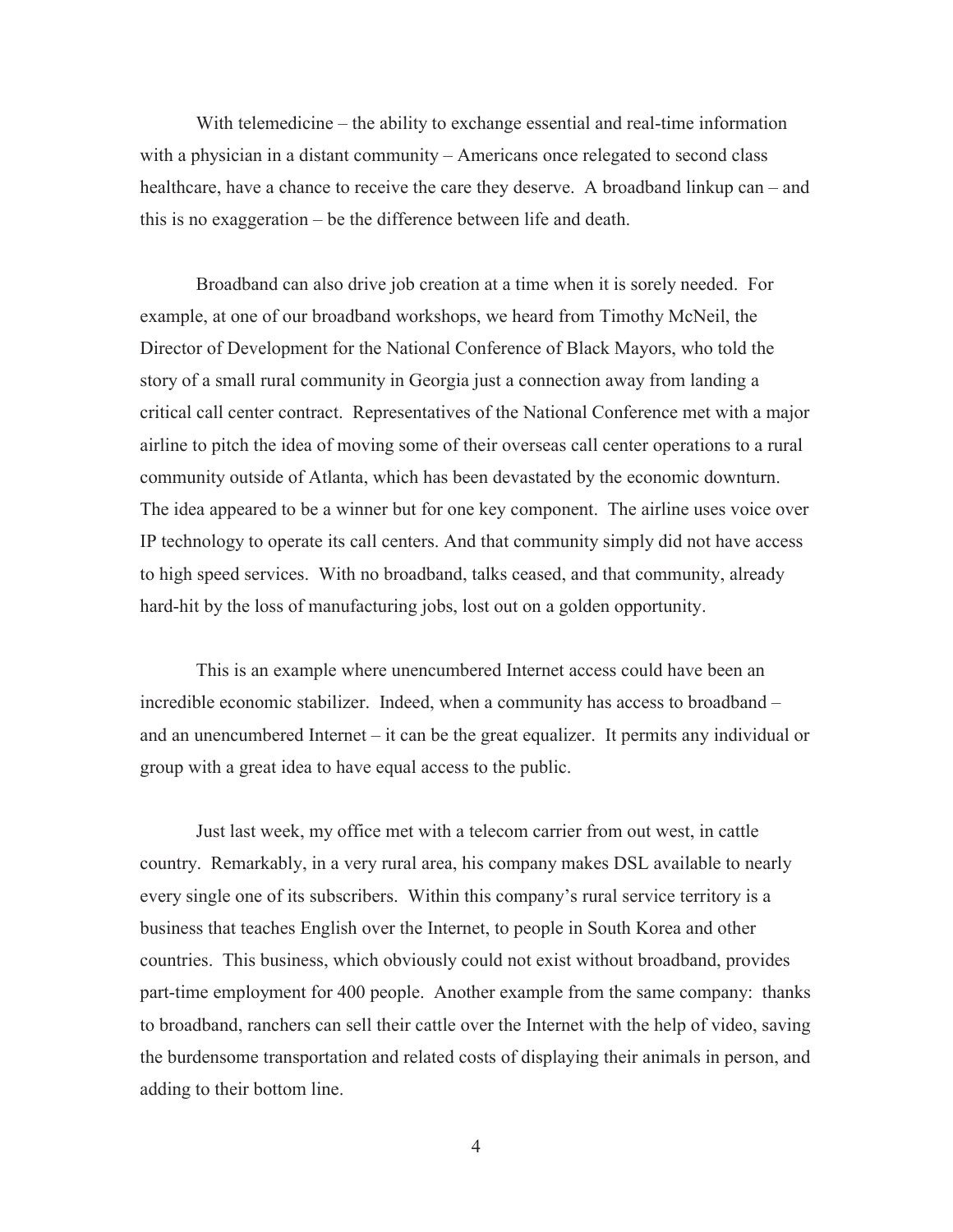Now, I can't tell you the difference between a bull and a steer, but as a former small business owner myself, I can tell you from personal experience that savings of this kind can make or break any small operation.

The bottom line is this: We are rapidly becoming a world in which the Internet will be the only way that people can accomplish their most essential tasks and apply for critical services. Each day, more and more employers accept only on-line applications for jobs. Before long, many government services – federal, state, and local – will only be accessible through the Internet. Internet billing  $-$  both receiving and paying  $-$  is becoming ubiquitous. And, if I am invited back someday – who knows – you may all be seeing a virtual Mignon Clyburn instead of the real thing.

It is a must that we focus on how we get broadband out to those Americans who are not yet "passed" by it. We have to find ways to encourage investment, and consider if we should provide more universal service support for broadband.

There are many hard at work on this problem, and I intend to work closely with my fellow Commissioners and the Commission staff to find solutions. But what I will be spending much of my waking hours tackling over the coming weeks is the issue of broadband adoption. You see, while nearly 90% of Americans have broadband available to them in one form or another – putting the definition of broadband aside for the moment – only 63% of Americans actually subscribe. When it comes to African Americans and those in poverty, the numbers drop considerably: Only 46% of African Americans use broadband at home, and only 35% of Americans with an annual household income below \$20,000 use broadband at home. And while individuals in many categories have shown strong adoption growth over the past couple of years – including senior citizens, who have nearly doubled their adoption rate -- from 19% in 2008 to 35% in 2009 – adoption rates among African Americans have remained stagnant.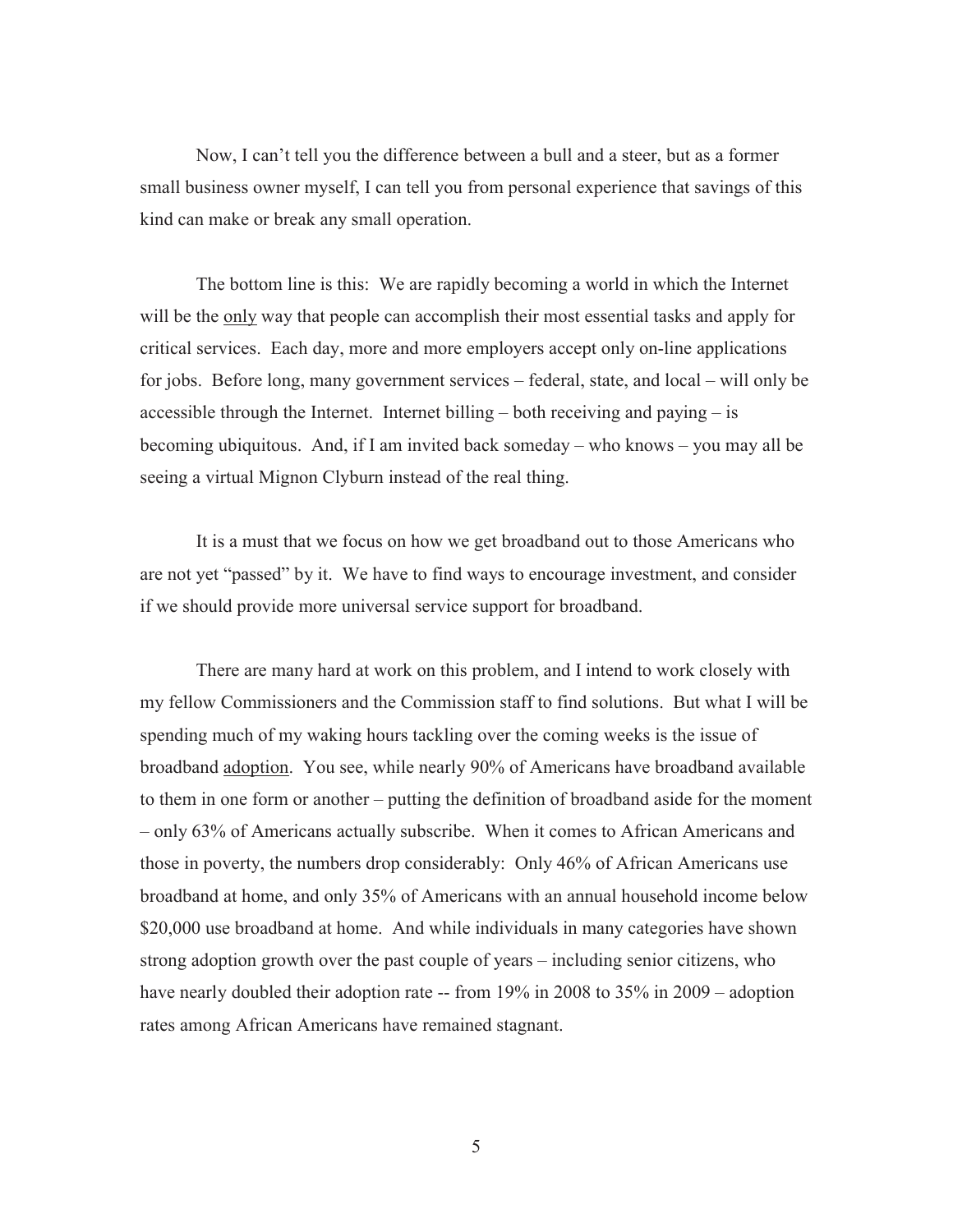It goes without saying that these figures are alarming. And it is essential that we understand why these adoption rates are so anemic.

Again, there is no doubt that the price of broadband is one stumbling block. According to the Pew Internet and American Life Project – the source of most of the data I'm using today – the average monthly bill for broadband service in April 2009 was \$39, a 12% increase from the previous year. Moreover, broadband users who say they have just one provider where they live – which is 21% of home high-speed users – report an average monthly bill of nearly \$45, or \$540 annually. For many Americans, these prices represent a serious investment.

But studies and other anecdotal evidence make clear that price is but one factor in why many Americans have yet to bring broadband into their homes. According to Pew, one-half of American adults who do not use the Internet cite "relevance" as the reason why they don't use broadband. Not availability, not affordability, but relevance to their lives.

On the adoption side, our challenge is to figure out exactly why those Americans who could otherwise afford broadband decide not to use it. The one thing I know is that there is not one simple answer.

In the telecom world, we are always talking about the "last mile": the physical piece of wire, or fiber, or cable that takes the network out to the customer premises. But when it comes to broadband, I tend to think of the last mile not as a mile, per se, but rather as two half-miles. Yes, we have to make sure that broadband infrastructure reaches everybody. But as we know, deployment is only half of the battle. The other half – the other half-mile, if you will – is all about whether or not the consumer chooses to engage with the technology. We can extend broadband infrastructure to every single person in America, but if the consumer says "no, thanks," have we really made progress? Is that consumer better off? Is the country better off?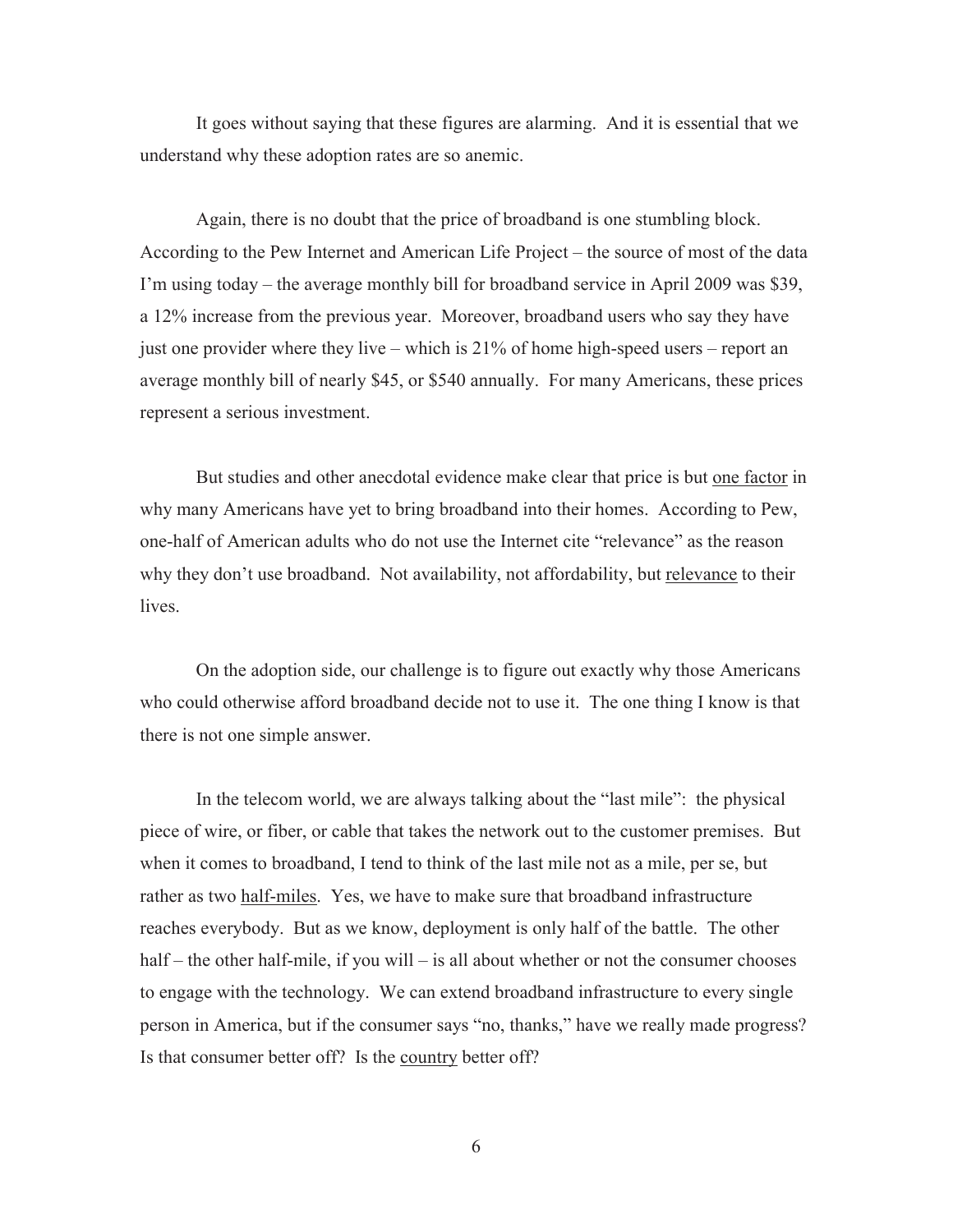In my view, the answer is no. If we solve our deployment challenges, but too many Americans are still no closer than they were to the benefits that broadband has to offer, then the last mile might as well be a thousand.

In short, the adoption half of the last mile is every bit as important as the deployment half. And only when we come to understand each consumer's mindset, will we be able to develop a viable and robust plan for adoption. Are there racial or ethnic considerations? Geographical components? Is age a factor? Is there a mistrust of technology? How do we convey relevance to people in remote areas, including Indian country?

In other words, we have to hear from consumers and really listen to what they tell us about their lives. Listening and learning are paramount.

The answers to these and related questions should give us a better insight into the adoption patterns of African Americans. If we can take some of the lessons from our wireless experience – and I can tell you right now I think we can – and apply them to broadband, we have a good shot at success. If we look the other way, however, I can pretty much guarantee you that these patterns will linger.

And quite frankly, many of these answers will not be found in Washington, D.C. We can and should study the problem here from one dimension, but if we want to view broadband through the people's eyes, we have to put on our community glasses. We have to get out on the road, meet and talk with consumers, and have them share their thoughts about broadband. For me, my outside-the-Beltway inquiry will begin on October 6 in Charleston, South Carolina. I'll be holding a formal workshop on adoption in the "Holy City," and then will venture out into rural Charleston County to hear directly from consumers about broadband. And at every opportunity between now and February, whenever I travel, I will make time to meet with real consumers – not just focus on the statistics on the page – and talk about why they have or have not adopted broadband. And I will be particularly focused on the groups that have lagged behind in adoption.